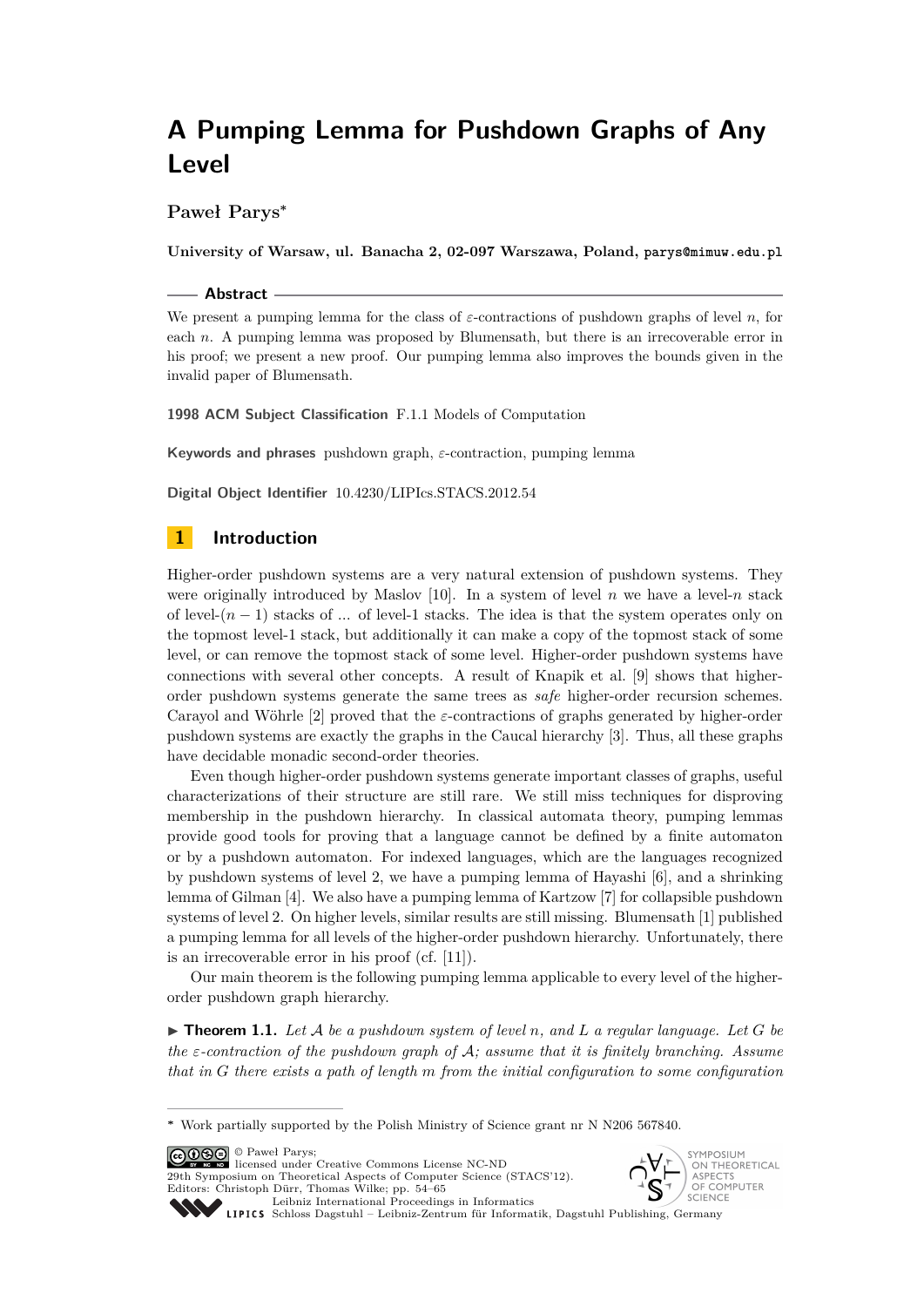*c.* Let  $S_1 = (m+1) \cdot C_{\mathcal{A}L}$  and  $S_j = 2^{S_{j-1}}$  for  $2 \leq j \leq n$ , where  $C_{\mathcal{A}L}$  is a constant which *depends on A and on L.* Assume also that in *G* there exists a path *p of length at least*  $S_n$ *,* which starts in *c* and belongs<sup>1</sup> to L. Then there are infinitely many paths in *G*, which start *in c, belong to L, and end in configurations having the same state as the last configuration of p.*

This theorem is very similar to the pumping lemma proposed in [\[1\]](#page-11-7). Namely our Lemma [5.2](#page-7-0) is an analogue of Corollary 16 from [\[1\]](#page-11-7), and our Lemma [5.3](#page-9-0) is an analogue of Theorem 61 from [\[1\]](#page-11-7); the above theorem (without the part about the regular language  $L$ ) is obtained by composing these two lemmas.

Notice also that the bound  $S_n$  is  $n-1$  times exponential in  $m$ , while the corresponding bound in [\[1\]](#page-11-7) is 3*n* − 1 times exponential. Thus we obtain a better bound. Moreover, our bound is optimal, as explained in Section [6.](#page-10-0) The other difference is that our pumping preserves a regular property *L* of the paths, as well as the state of the last configuration.

# **2 Preliminaries**

A *pushdown system* (PDS for short) of level *n* is given by a tuple  $(A, \Gamma, \gamma_I, Q, q_I, \Delta, \lambda)$ , where

- $\blacksquare$  *A* is an input alphabet,
- $\blacksquare$  Γ is a stack alphabet, and  $γ$ <sub>*I*</sub> ∈ Γ is an initial stack symbol,
- *Q* is a set of states, and  $q_I \in Q$  is an initial state,
- $\Delta \subseteq Q \times \Gamma \times Q \times OP$  is a transition relation, where the set *OP* contains the operations  $\mathsf{pop}^k$  and  $\mathsf{push}^k(\alpha)$  for  $1 \leq k \leq n$  and  $\alpha \in \Gamma$ ,
- $\therefore$   $\lambda$ :  $\Delta \rightarrow A \cup \{\varepsilon\}$  is a labelling of transitions.
- In this paper, the letter *n* is always used for the level of the pushdown system.

For any alphabet Γ (of stack symbols) we define a *k-th level pushdown store* (*k*-pds for short) as an element of the following set  $\Gamma_*^k$ :

$$
\begin{aligned} \Gamma^0_* &= \Gamma, \\ \Gamma^k_* &= (\Gamma^{k-1}_*)^* \qquad \text{for } 1 \leq k \leq n. \end{aligned}
$$

In other words, a 0-pds is just a single symbol, and a *k*-pds for  $1 \leq k \leq n$  is a (possibly empty) sequence of (*k* − 1)-pds's. The last element of a *k*-pds is also called the *topmost* one. For any  $\alpha^k \in \Gamma_*^k$  and  $\alpha^{k-1} \in \Gamma_*^{k-1}$  we write  $\alpha^k : \alpha^{k-1}$  for the *k*-pds obtained from  $\alpha^k$  by placing  $\alpha^{k-1}$  at its end. The operator ":" is assumed to be right associative, i.e.  $\alpha^2 : \alpha^1 : \alpha^0 = \alpha^2 : (\alpha^1 : \alpha^0)$ . We say for  $k \ge 1$  that a *k*-pds is *proper* if it is nonempty and every  $(k-1)$ -pds in it is proper; a 0-pds is always proper.

A *configuration* of A consists of a state and of a proper *n*-pds, i.e. it is an element of  $Q \times \Gamma_*^n$  in which the *n*-pds is proper. The *initial* configuration consists of the initial state *q<sub>I</sub>* and of the *n*-pds containing only one 0-pds, which is the initial stack symbol  $\gamma$ *I*. For a configuration *c*, its state is denoted by  $state(c)$ , and its *n*-pds is denoted by  $\pi(c)$ .

Next, for configurations *c*, *d* we define when  $c \vdash d$ . Let  $\alpha$  be the topmost 0-pds of  $\pi(c)$ . Assume that  $(state(c), \alpha, state(d), op) \in \Delta$ . We have two cases depending on *op*:

if  $op = pop^k$  then  $\pi(d)$  is obtained from  $\pi(c)$  by replacing its topmost *k*-pds  $\alpha^k : \alpha^{k-1}$ by  $\alpha^k$  (i.e. we remove the topmost  $(k-1)$ -pds; in particular the topmost *k*-pds of  $\pi(c)$ has to contain at least two  $(k-1)$ -pds's),

<sup>1</sup> Formally, the word consisting of labels on that path belongs to *L*.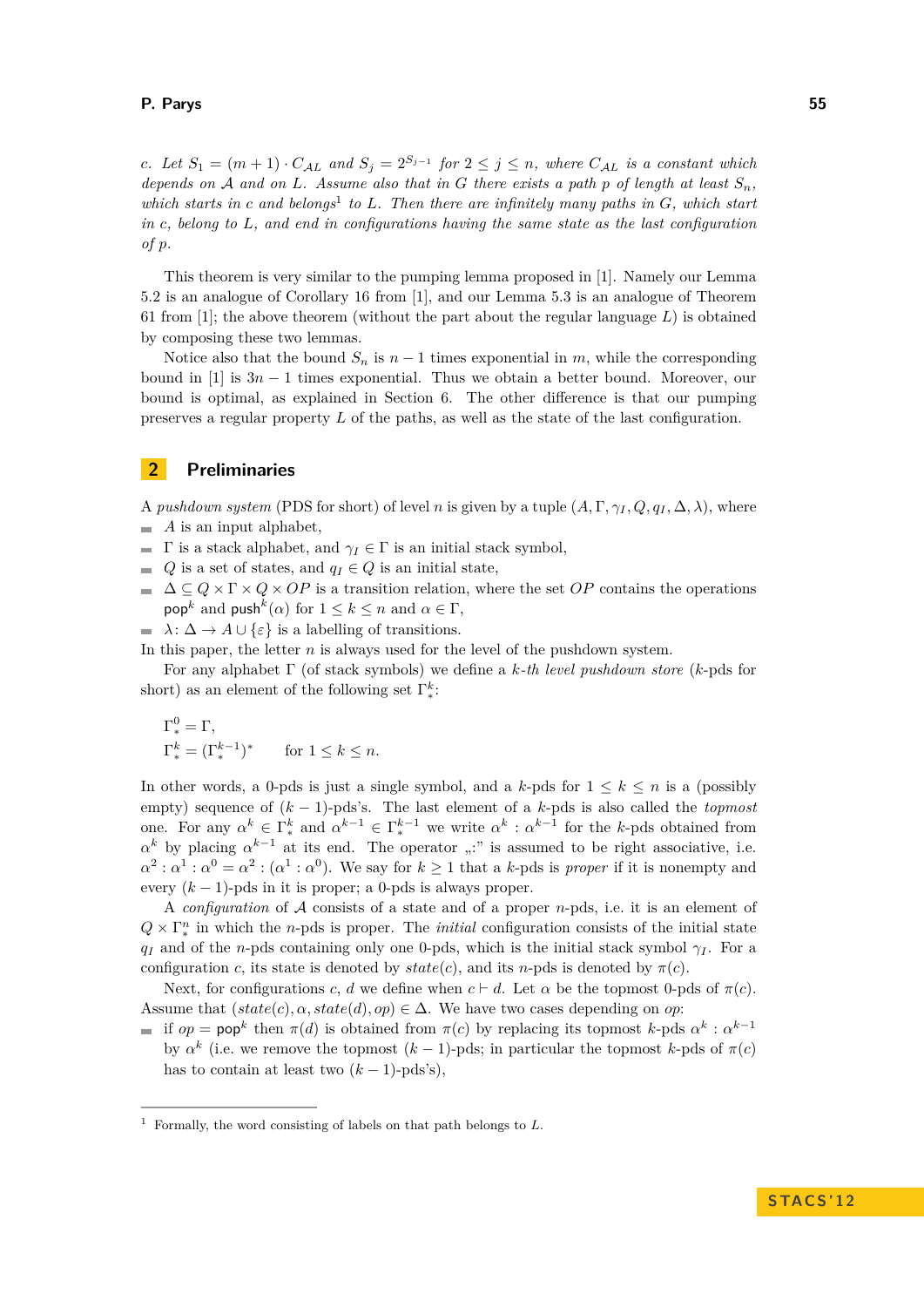if  $op = \text{push}^k(\beta)$  then  $\pi(d)$  is obtained from  $\pi(c)$  by replacing its topmost  $k$ -pds  $\alpha^k : \alpha^{k-1}$ by  $(\alpha^k : \alpha^{k-1}) : \alpha^{k-1}$ , and then by replacing its topmost 0-pds by  $\beta$  (i.e. we copy the topmost  $k$ -pds, and then we change the topmost symbol in the copy<sup>2</sup>).

A *run* is a function *w* from numbers  $0, 1, \ldots, l$  (for some  $l \geq 0$ ) to configurations such that  $w(i-1) \vdash w(i)$  for  $1 \leq i \leq l$ . The number *l* is called the *length* of *w*, and denoted by |*w*|. We say that *w* is a run from  $w(0)$  to  $w(|w|)$ . For  $0 \le x \le y \le |w|$  we can consider the *subrun of w from x to y*; this is the run of length  $y - x$  which maps *i* to  $w(i + x)$ . For two runs *v*, *w* such that  $v(|v|) = w(0)$  we can consider their *composition*; this is the run of length |*v*| + |*w*| which maps *i* ≤ |*v*| to *v*(*i*), and *i >* |*v*| to *w*(*i* − |*v*|). We say that a configuration *d* is *reachable* from a configuration *c* if there exists a run *w* from *c* to *d*.

The *pushdown graph of*  $A$ , denoted by  $PDG(A)$ , is the directed graph consisting of configurations of  $A$  reachable from the initial configuration; there is an edge from a configuration *c* to a configuration *d* when  $c \vdash d$ . To each edge of  $PDG(\mathcal{A})$  we can assign a label from  $A \cup \{\varepsilon\}$  in the following way. Let *c, d* be configurations such that  $c \vdash d$ . Notice that the transition  $\delta \in \Delta$  used between c and d (in the definition of  $\vdash$ ) is uniquely determined. We label the edge from *c* to *d* by  $\lambda(\delta)$ . A run of A can also be interpreted as a path in  $PDG(\mathcal{A})$ , so it makes sense to talk about edges of a run, and about labels of these edges.

We define the *ε*-contraction of  $PDG(\mathcal{A})$ , denoted by  $PDG(\mathcal{A})/\varepsilon$ , which is a directed multigraph.<sup>3</sup> Its vertices are the initial configuration  $c_I$ , and configurations  $d$  such that there is a run from  $c_I$  to  $d$  in which the last edge is labelled by an element of  $A$  (i.e. not by *ε*). In  $PDG(\mathcal{A})/ \varepsilon$  there is an edge from *c* to *d* labelled by  $a \in \mathcal{A}$  when in  $PDG(\mathcal{A})$  there is a path from *c* to *d* whose edges except the last one are labelled by *ε*, and the last edge is labelled by *a*. We say that  $PDG(\mathcal{A})/\varepsilon$  is *finitely branching* if from each of its nodes there are only finitely many outgoing edges.

A *position* is a vector  $x = (x_n, x_{n-1}, \ldots, x_1)$  of *n* positive integers. The symbol on position *x* in configuration *c* (which is an element of Γ) is defined as follows: we take the  $x_n$ <sup>-th</sup> (from the bottom)  $(n-1)$ -pds of  $\pi(c)$ , then its  $x_{n-1}$ -th  $(n-2)$ -pds, and so on. We say that *x* is a position of *c*, if at position *x* there is a symbol in *c*.

For  $0 \leq k \leq n$ , by  $top^k(c)$  we denote the position of the bottommost symbol of the topmost *k*-pds of *c*. In particular  $top^0(c)$  is the position of the topmost symbol in *c*.

For any run *w*, indices  $0 \le a \le b \le |w|$ , and a position *y* of *w*(*b*), we define a position  $hist_w(b, y)(a)$ . It is *y* when  $b = a$ . It is *y* also when  $b = a + 1$ , and the operation between  $w(a)$  and  $w(b)$  is pop<sup>k</sup>, as well as when the operation is push<sup>k</sup> and *y* is not in the topmost  $(k-1)$ -pds of  $w(b)$ . If the operation between  $w(a)$  and  $w(b)$  is push<sup>k</sup> and y is in the topmost  $(k-1)$ -pds of  $w(b)$ , then  $hist_w(b, y)(a)$  is the position of  $w(a)$  from which a symbol was copied to *y* (i.e. this is *y* with the  $(n-k+1)$ -th coordinate decreased by 1). When  $b > a+1$ ,  $hist_w(b, y)(a)$  is defined (by induction) as  $hist_w(a+1, hist_w(b, y)(a+1))(a)$ . In other words,  $hist_w(b, y)(a)$  is the (unique) position of  $w(a)$ , from which the symbol was copied to *y* in *w*(*b*).

For  $0 \leq k \leq n$ , a run *w*, and an index  $0 \leq b \leq |w|$  we define a set  $pre_w^k(b)$  consisting of all indices *a* for which  $0 \le a \le b$  and  $hist_w(b, top^k(w(b)))(a) = top^k(w(a))$ . Intuitively,  $a \in pre_w^k(b)$  means that the topmost k-pds of  $w(b)$  "comes from" the topmost *k*-pds of  $w(a)$ ,

<sup>&</sup>lt;sup>2</sup> In the classical definition the topmost symbol can be changed only when  $k = 1$  (for  $k \geq 2$  it has to be  $\beta = \alpha$ ). Notice however that our theorems, true for every PDS, are in particular true for such restricted PDS's. On the other hand, it is not difficult to see that for any PDS A of level *n* there exists a PDS B of level *n* of this restricted form such that graphs  $PDG(\mathcal{A})/\varepsilon$  and  $PDG(\mathcal{B})/\varepsilon$  are isomorphic.

<sup>&</sup>lt;sup>3</sup> In this graph, unlike in  $PDG(\mathcal{A})$ , we can have multiple edges between two nodes, each labeled by a different symbol.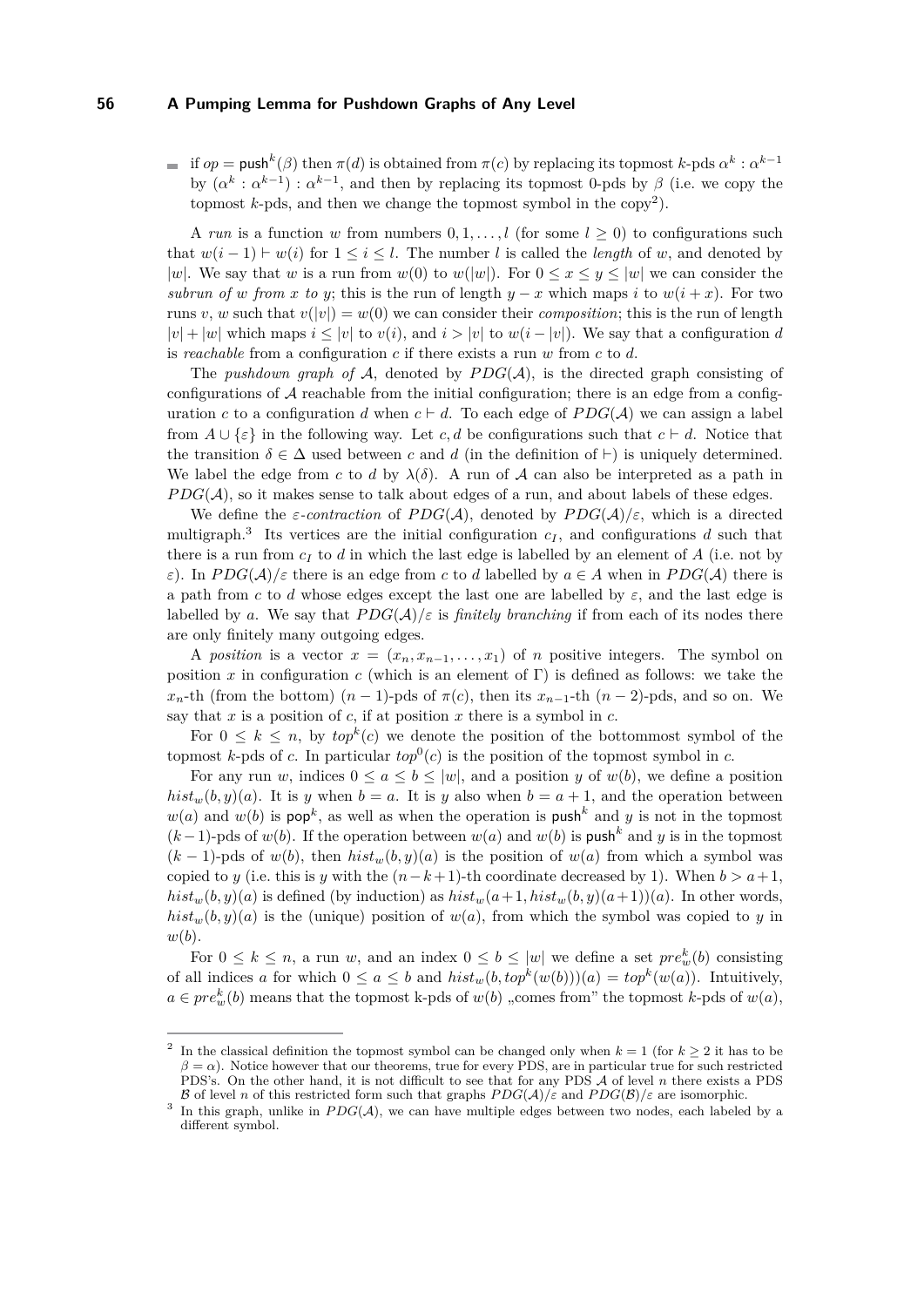in the sense that the topmost  $k$ -pds of  $w(b)$  is a copy of the topmost  $k$ -pds of  $w(a)$ , but possibly some changes were done to it.

**Example.** Consider a PDS of level 3. Below, brackets are used in descriptions of pds's as follows: symbols taken in brackets form one 1-pds, 1-pds's taken in brackets form one 2-pds, and 2-pds's taken in brackets form one 3-pds. Consider a run *w* of length 6 in which  $\pi(w(0)) = ||[ab]||$  and the operations between consecutive configurations are:

 ${\sf push}^2(c)$ ,  ${\sf push}^3(d)$ ,  ${\sf pop}^1$ ,  ${\sf push}^3(e)$ ,  ${\sf pop}^2$ ,  ${\sf pop}^3$ .

The contents of the 3-pds's of the configurations in the run, and the *pre* sets, are presented in the table below.

| $\pi(w(i))$                                                         | $pre_w^0(i)$ | $pre_w^1(i)$                            | $pre_w^2(i)$           | $pre_w^3(i)$              |
|---------------------------------------------------------------------|--------------|-----------------------------------------|------------------------|---------------------------|
| $0$   [[[ab]]]                                                      | $\{0\}$      | $\{0\}$                                 | $\{0\}$                | $\{0\}$                   |
| [[[ab][ac]]]                                                        | $\{0,1\}$    | $\{0,1\}$                               | $\{0,1\}$              | $\{0,1\}$                 |
| 2   $[[[ab][ac]][[ab][ad]]]$                                        | $\{0,1,2\}$  | $\{0, 1, 2\}$                           | $\{0,1,2\}$            | $\{0, 1, 2\}$             |
| $3 \mid [[[ab][ac]][[ab][a]]]$                                      | $\{3\}$      | $\{0, 1, 2, 3\}$                        | $\{0,1,2,3\}$          | $\{0,1,2,3\}$             |
| $\vert \ [[[ab][ac]][[ab][a]][[ab][e]]] \vert$                      | $\{3,4\}$    | $\{0, 1, 2, 3, 4\}$                     | $\{0, 1, 2, 3, 4\}$    | $\{0, 1, 2, 3, 4\}$       |
| $5 \mid [[[ab][ac]][[ab][a]][[ab]]]$                                | $\{0, 5\}$   | $\{0, 5\}$                              | $\{0, 1, 2, 3, 4, 5\}$ | $\{0, 1, 2, 3, 4, 5\}$    |
| 6 $\left[ \begin{bmatrix} [ab][ac] \end{bmatrix} [[ab][a]] \right]$ | $\{3,6\}$    | $\{0, 1, 2, 3, 6\}$ $\{0, 1, 2, 3, 6\}$ |                        | $\{0, 1, 2, 3, 4, 5, 6\}$ |

In configuration  $w(0)$  symbol *a* is on position  $(1,1,1)$  and symbol *b* is on position  $(1,1,2)$ . We have

$$
hist_w(2, (2, 2, 1))(1) = (1, 2, 1) \qquad \text{and} \qquad hist_w(2, (2, 2, 1))(0) = (1, 1, 1).
$$

Notice that positions *y* in  $w(b)$  and  $hist_w(b, y)(a)$  in  $w(a)$  not necessarily contain the same symbol, for example on position  $(1, 2, 2)$  in  $w(1)$  we have *c*, and on position  $(1, 1, 2)$  in  $w(0)$ we have *b*, but  $hist_w(1, (1, 2, 2))(0) = (1, 1, 2).$ 

**Easy properties.** The following two propositions follow immediately from the definitions. These properties are often used implicitly later.

- ▶ **Proposition 2.1.** *Let w be a run, let*  $0 \le k \le n$ *, and let*  $0 \le a \le b \le c \le |w|$ *. Then*
- $pre_w^k(b) \subseteq pre_w^{k+1}(b)$  *(for*  $k < n$ *), and*
- $a \in pre_w^k(b)$  and  $b \in pre_w^k(c)$  implies  $a \in pre_w^k(c)$ , and
- ${a,b} \subseteq pre_w^k(c)$  *implies*  $a \in pre_w^k(b)$ .

<span id="page-3-1"></span>**Proposition 2.2.** Let w be a run, let  $1 \leq k \leq n$ , and let  $0 \leq a \leq b \leq |w|$  be such that  $a \in pre_w^k(b)$ . Then  $a \in pre_w^{k-1}(b)$  if and only if, for all  $a \leq i \leq b$ , the size of the *k*-pds of  $w(i)$  *containing*  $hist_w(b, top^k(w(b)))(i)$  *is not smaller than the size of the topmost k*-pds of *w*(*a*)*.*

# **3 Types of configurations**

Let  $\mathcal{A} = (A, \Gamma, \gamma_I, Q, q_I, \Delta, \lambda)$  be a PDS of level *n*. Below we define a function  $type_A$  which assigns to every configuration of  $A$  an element of a finite set  $\mathcal{T}_A$ . The important properties of the  $type_{\mathcal{A}}$  function are listed below, in the three facts.

<span id="page-3-0"></span>► **Fact 3.1.** Let A be a PDS of level *n*. Let w be a run of A such that  $0 \in pre_w^0(|w|)$ , and *let c be a configuration such that*  $type_A(w(0)) = type_A(c)$ *. Then there exists a run v from c such that*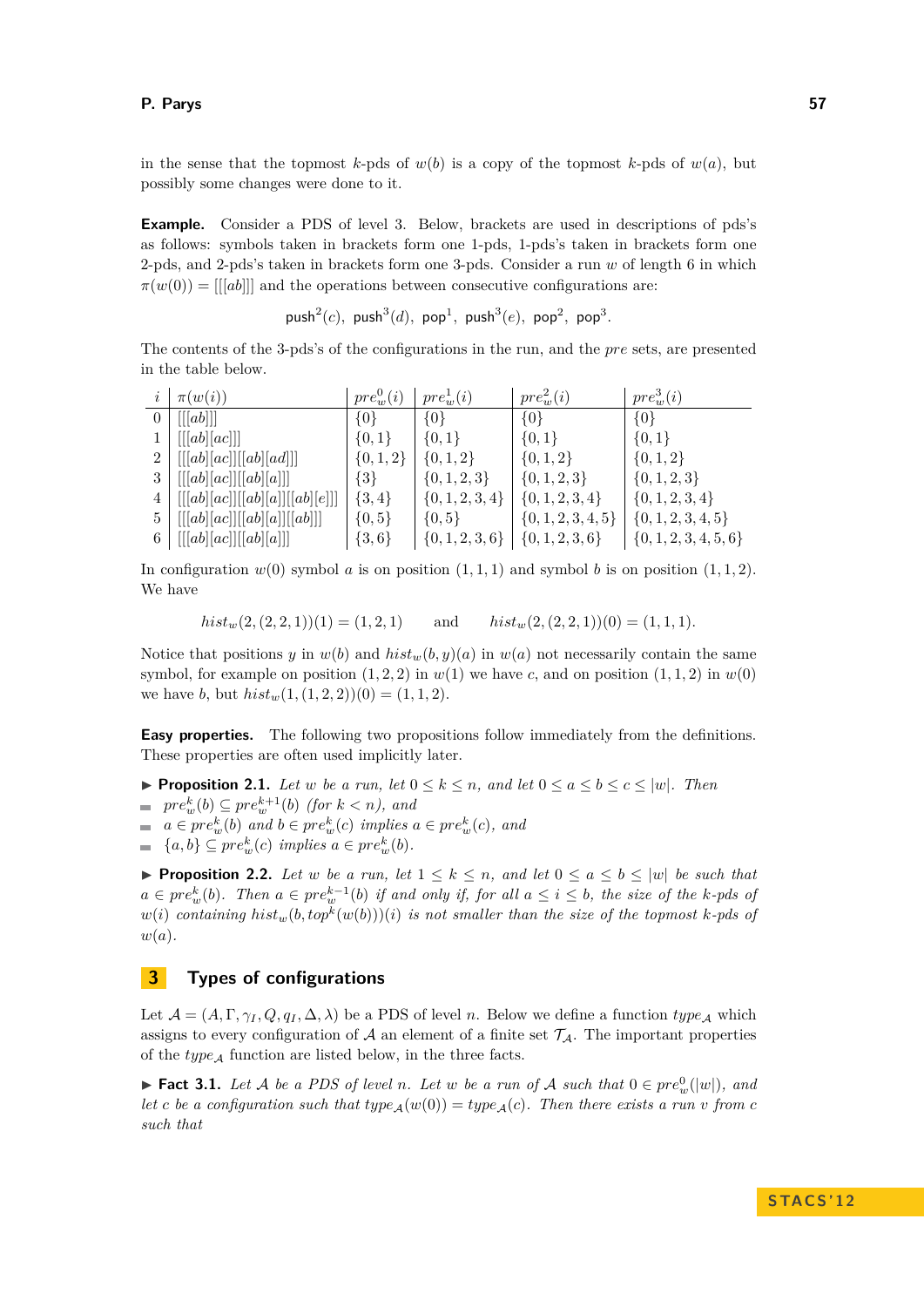- **1.** *if*  $\pi(w(0)) \neq \pi(w(|w|))$  *then*  $\pi(v(0)) \neq \pi(v(|v|))$ *, and*
- **2.**  $0 \in pre_v^0(|v|)$ , and
- **3.** *all edges of w are labelled by*  $\varepsilon$  *if and only if all edges of v are labelled by*  $\varepsilon$ *, and*
- 4.  $type_A(w(|w|)) = type_A(v(|v|)).$

<span id="page-4-0"></span> $\blacktriangleright$  **Fact 3.2.** Let A be a PDS of level *n*. Let w be a run of A such that at least one of its *edges is not labelled by*  $\varepsilon$ *, and the position top*<sup>0</sup> $(w(0))$  *is present in every configuration of w*. Let *c* be a configuration such that  $type_A(w(0)) = type_A(c)$ . Then there exists a run *v* from *c* such that at least one of its edges is not labelled by  $\varepsilon$ , and the position  $top^0(c)$  is present *in every configuration of v.*

<span id="page-4-1"></span>I **Fact 3.3.** *Let* A *be a PDS of level n. Let w be a run of* A*, and let c be a configuration such that*  $type_A(w(0)) = type_A(c)$ . Then there exists a run *v* from *c* such that  $state(v(|v|)) =$  $state(w(|w|)).$ 

Before we define types of configurations, we define types of *k*-pds's, for each *k*. The main idea is that we have to characterize special kind of runs, called *k*-returns, as well as runs as described by Facts [3.2](#page-4-0) and [3.3.](#page-4-1)

- ▶ **Definition 3.4.** Let  $1 \le r \le n$ , and let *w* be a run. We say that *w* is an *r*-return if
- the topmost *r*-pds of  $w(0)$  contains at least two  $(r-1)$ -pds's, and  $\blacksquare$
- $hist_w(|w|, top^{r-1}(w(|w|)))(0)$  is the bottommost position of the  $(r-1)$ -pds just below the topmost  $(r-1)$ -pds of  $w(0)$ , and
- $pre_w^{r-1}(|w|) = \{|w|\}.$

In other words, *w* is an *r*-return when the topmost *r*-pds of  $w(|w|)$  is obtained from the topmost *r*-pds of  $w(0)$  by removing its topmost  $(r-1)$ -pds (but not only in the sense of contents, but we require that really it was obtained this way). In particular we have the following proposition.

**• Proposition 3.5.** Let w be an *r*-return. Then the topmost *r*-pds of  $w(0)$  after removing *its topmost*  $(r - 1)$ *-pds is equal to the topmost*  $r$ *-pds of*  $w(|w|)$ *.* 

**Example.** Consider a PDS of level 2, and a run *w* of length 6 in which  $\pi(w(0)) = |[ab][cd]|$ , and the operations between consecutive configurations are:

 ${\sf push}^2(e)$ ,  ${\sf pop}^1$ ,  ${\sf pop}^2$ ,  ${\sf pop}^1$ ,  ${\sf push}^1(d)$ ,  ${\sf pop}^1$ .

The contents of the 2-pds's of the configurations in the run are presented in the table below.

| $\pi(w(i$ | ab <br> cd | $\left  \lceil ab \rceil \right  cd \left  \left  ce \right  \right $ | [[ab][cd][c]] | [[ab][cd]] | ab  c | ab  cd | ab <br> c |
|-----------|------------|-----------------------------------------------------------------------|---------------|------------|-------|--------|-----------|

The subruns of  $w$  from 0 to 2, from 0 to 4, from 1 to 2, from 3 to 4, and from 5 to 6 are 1-returns; the subruns of *w* from 1 to 3, and from 2 to 3 are 2-returns. These are the only subruns of *w* being returns, in particular *w* is not a 1-return because  $4 \in pre_w^0(6)$ .

We are going to define a type of a *k*-pds for each  $0 \leq k \leq n$ . A set of possible level-*k* types (types of k-pds's) will be denoted by  $\mathcal{T}^k$ . We also define a set  $\mathcal{D}^k$ ; its elements correspond to kinds of runs (this correspondence is formalized in the "agrees with" notion).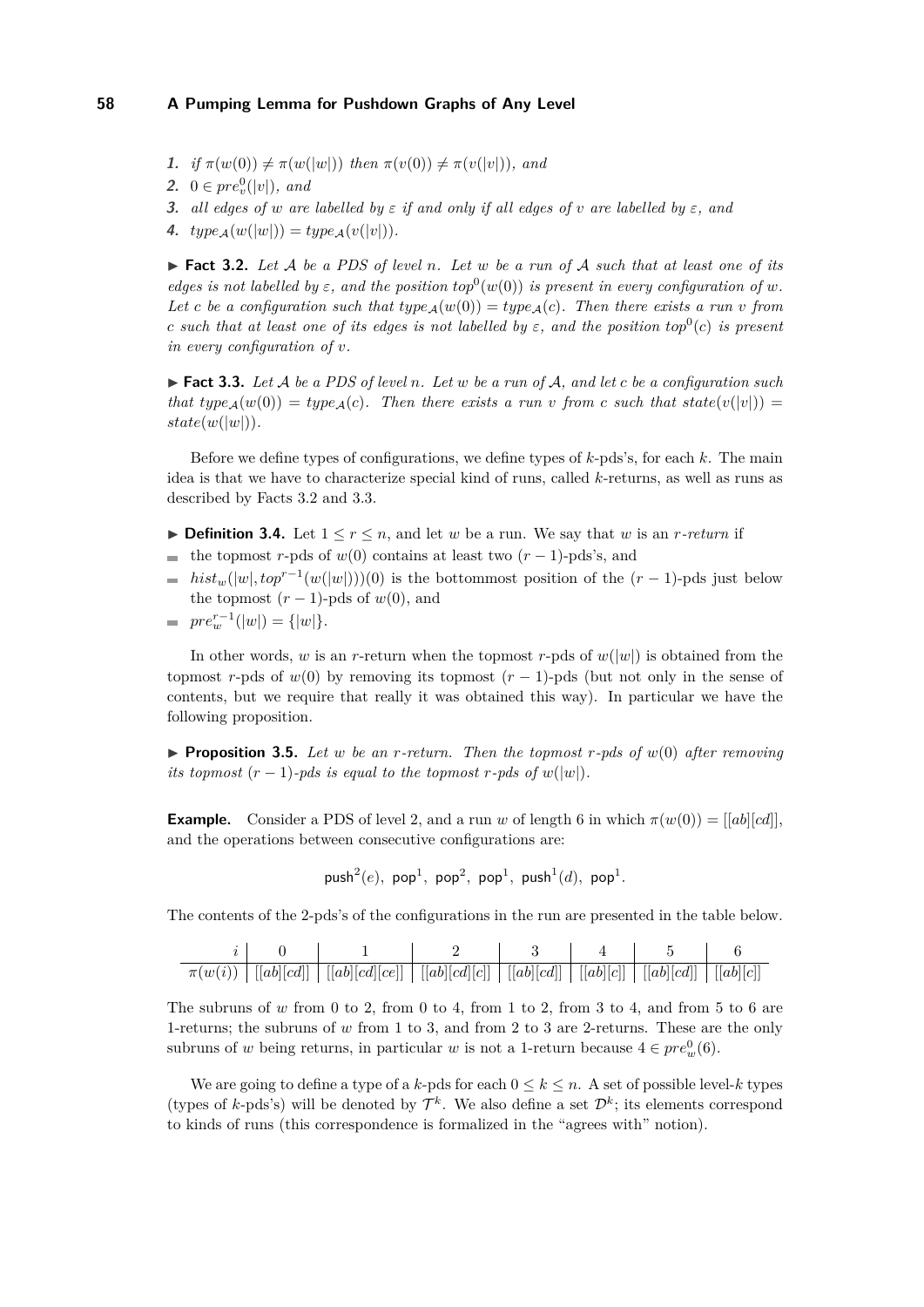**► Definition 3.6.** We define  $\mathcal{T}^k$  (where  $0 \leq k \leq n$ ) by induction on *k*, going down from  $k = n$  to  $k = 0$ . Let  $0 \le k \le n$ . Assume we have already defined sets  $\mathcal{T}^i$  for  $k + 1 \le i \le n$ . We take

$$
\mathcal{D}^k = Q \cup \bigcup_{r=k+1}^n \{r\} \times \Big( \{\text{non-} \varepsilon\} \cup \Big( \{0,1\} \times \mathcal{P}(\mathcal{T}^n) \times \mathcal{P}(\mathcal{T}^{n-1}) \times \cdots \times \mathcal{P}(\mathcal{T}^{r+1}) \times Q \times \{0,1\} \Big) \Big),
$$
  

$$
\mathcal{T}^k = \mathcal{P}(\mathcal{T}^n) \times \mathcal{P}(\mathcal{T}^{n-1}) \times \cdots \times \mathcal{P}(\mathcal{T}^{k+1}) \times Q \times \mathcal{D}^k,
$$

where by  $\mathcal{P}(X)$  we denote the power set of *X* (the set of all subsets of *X*).

**► Definition 3.7.** We define  $type(\alpha^k) \subseteq \mathcal{T}^k$  for a *k*-pds  $\alpha^k$  (where  $0 \leq k \leq n$ ) by induction on *k*, going down from  $k = n$  to  $k = 0$ . Let  $0 \le k \le n$ . Assume we have already defined sets *type* for *i*-pds's for  $k + 1 \leq i \leq n$ .

**1.** Let  $t = (r, f, \xi^n, \xi^{n-1}, \dots, \xi^{r+1}, q, g) \in \mathcal{D}^k$ , and let *w* be a run. Decompose  $\pi(w(|w|))$  $\beta^n : \beta^{n-1} : \cdots : \beta^r$ . We say that *w agrees with t* if

- *is an <i>r*-return, and
- each edge of *w* is labelled by  $\varepsilon$  if and only if  $f = 0$ , and
- $type(\beta^i) = \xi^i$  for  $r + 1 \leq i \leq n$ , and
- $q = state(w(|w|))$ , and
- $= \pi(w(|w|))$  can be obtained from  $\pi(w(0))$  by removing its topmost  $(r-1)$ -pds if and only if  $q=0$ .
- **2.** We say that a run *w agrees with*  $(r, \text{non-} \varepsilon) \in \mathcal{D}^k$  if at least one edge of *w* is labelled by an element of *A*, and position  $top^{r-1}(w(0))$  is present in every configuration of *w*.
- **3.** We say that a run *w agrees with*  $q \in \mathcal{D}^k \cap Q$  if  $state(w(|w|)) = q$ .
- **4.** Let  $t = (\rho^n, \rho^{n-1}, \dots, \rho^{k+1}, p, t') \in \mathcal{T}^k$ , and let  $\alpha^k$  be a *k*-pds. We say that  $t \in type(\alpha^k)$ if the following is true.

For  $k + 1 \leq i \leq n$ , let  $\alpha^i$  be an *i*-pds such that  $type(\alpha^i) = \rho^i$ . Then there exists a run from  $(p, \alpha^n : \alpha^{n-1} : \cdots : \alpha^k)$  which agrees with  $t'$ .

In point 4 of the above definition we mean that for all appropriate  $\alpha^{k+1}, \alpha^{k+2}, \ldots, \alpha^n$ the run exists (and not that there exist appropriate  $\alpha^{k+1}, \alpha^{k+2}, \ldots, \alpha^n$  such that the run exists). However in fact the "there exists" variant would be equivalent; this is described by the following lemma, which is the main technical result about types.

<span id="page-5-0"></span>▶ **Lemma 3.8.** *Let*  $0 \le k \le n$ , *let*  $t \in \mathcal{D}^k$ , *and let w be a run which agrees with t. Decompose*  $\pi(w(0)) = \alpha^n : \alpha^{n-1} : \cdots : \alpha^k$ . Then

$$
(type(\alpha^n), type(\alpha^{n-1}), \ldots, type(\alpha^{k+1}), state(w(0)), t) \in type(\alpha^k).
$$

The proof of this lemma is tedious but rather straightforward. Finally, we define types of configurations.

**Definition 3.9.** Let  $\mathcal{T}_\mathcal{A} = \mathcal{P}(\mathcal{T}^n) \times \mathcal{P}(\mathcal{T}^{n-1}) \times \cdots \times \mathcal{P}(\mathcal{T}^1) \times \Gamma \times Q$ . For a configuration  $c = (q, \alpha^n : \alpha^{n-1} : \cdots : \alpha^0)$ , let

$$
type_{\mathcal{A}}(c) = (type(\alpha^n), type(\alpha^{n-1}), \dots, type(\alpha^1), \alpha^0, q).
$$

Using Lemma [3.8](#page-5-0) it is not difficult to show that Facts [3.1–](#page-3-0)[3.3](#page-4-1) for such definition of a type.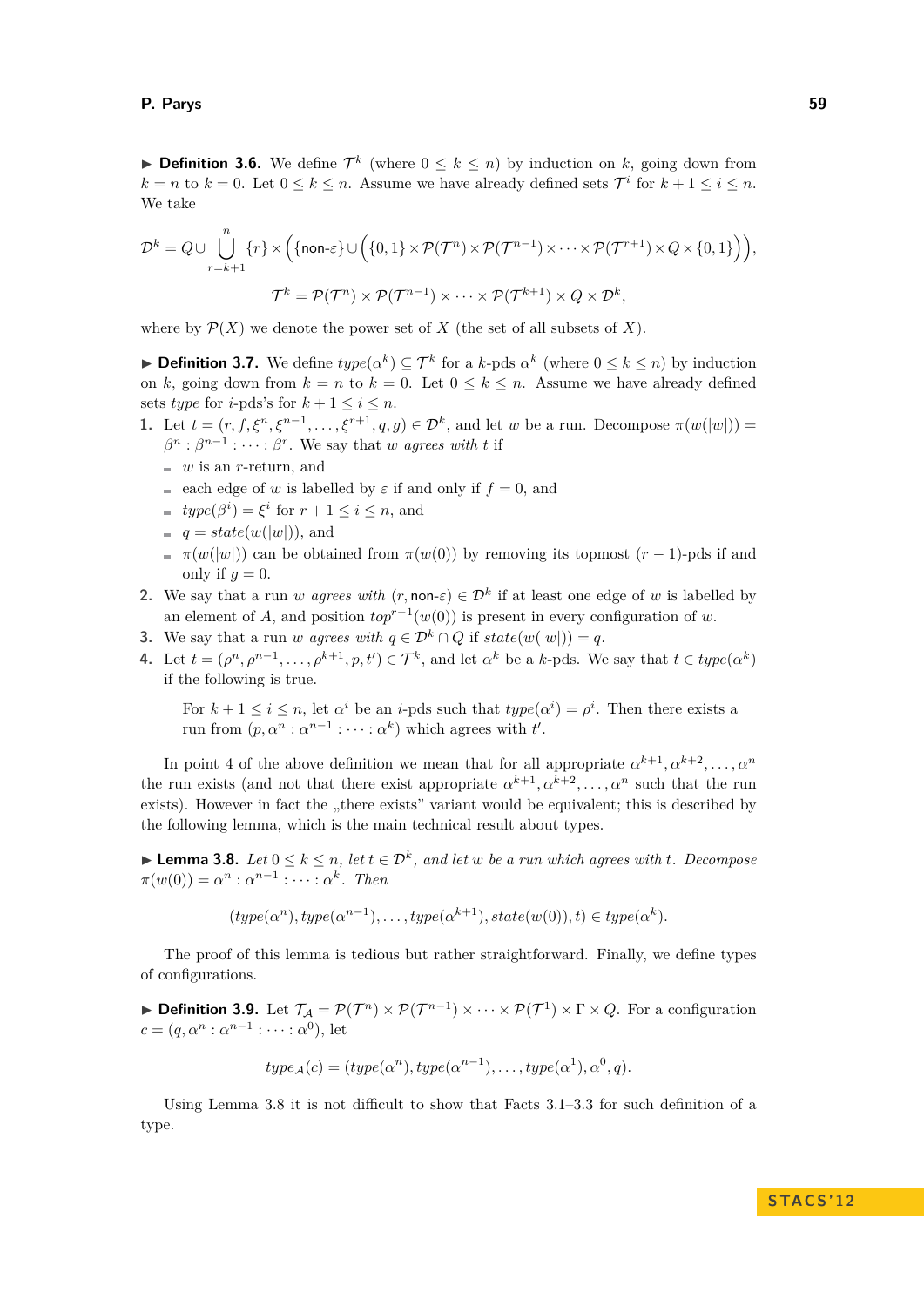# **4 Pumping of pushdown graphs**

The following technical lemma describes how pushdown graphs can be pumped.

<span id="page-6-0"></span>▶ **Lemma 4.1.** *Let A be a PDS of level n, let*  $0 \le k \le n$ *, let w be a run of A, and let*  $G \subseteq pre_w^k(|w|) - \{|w|\}$ . Let  $\alpha^k$  be the k-pds of  $w(0)$  containing  $hist_w(|w|, top^k(w(|w|)))(0)$ . *For*  $1 \leq j \leq k$ *, let*  $r_j$  *be the maximum of the sizes of the j-pds's in*  $\alpha^k$ *. Define* 

$$
N_0 = |\mathcal{T}_\mathcal{A}| + 1 \qquad and \qquad N_j = r_j \cdot 2^{N_{j-1}} \qquad for \ 1 \le j \le k.
$$

*Assume that*  $|G| \geq N_k$ *. Then there exist indices*  $0 \leq x < y < z \leq |w|$  such that

- **1.**  $type_{\mathcal{A}}(w(x)) = type_{\mathcal{A}}(w(y))$ , and
- **2.** *x* ∈  $pre_w^0(y)$  *and*  $y \in pre_w^k(|w|)$ *, and*
- **3.** *either*  $\pi(w(x)) \neq \pi(w(y))$ *, or*  $G \cap \{x, x + 1, ..., y 1\} \neq \emptyset$ *, and*
- **4.**  $z 1 \in G$  and  $top^0(w(y))$  is present in every configuration of the subrun of w from y to *z.*

Let us comment on the statement of this lemma. The essence of the lemma is that in every appropriately long run one can find indices *x*, *y* such that  $type_A(w(x)) = type_A(w(y))$ and  $x \in pre_w^0(y)$ . Notice that the notion "appropriately long" depends on the size of the stack in  $w(0)$ : when one starts from a bigger stack, we require a longer run. Then Fact [3.1](#page-3-0) can be applied to the fragment of *w* between *x* and *y*, so this fragment can be pumped (repeated forever). The lemma is more complicated for technical reasons. The problem is that pumping any fragment of a run is not interesting enough. For example the fragment between *x* and *y* can be a loop doing nothing; we are not satisfied with finding such a loop. For this reason we have introduced the set *G* of "good" indices, and we assume that this set is big enough. Our goal is to have some element of *G* in the fragment between *x* and *y* (the second variant of condition 3). However this is not always possible, and we sometimes get the first variant of condition 3; the intuition is that then we can show (using also index *z*) that the graph has to be infinitely branching.

The above lemma is proved by induction on k. For  $k = 0$  we have  $|G| \geq |\mathcal{T}_A| + 1$  and there are only  $|\mathcal{T}_A|$  possible values of *type<sub>A</sub>*, so there exist two indices  $x, y \in G$  such that  $x < y$  and  $type_{\mathcal{A}}(w(x)) = type_{\mathcal{A}}(w(y))$  (we get condition 1). By assumption we know that  $x, y \in pre_w^0(|w|)$ ; this implies that  $x \in pre_w^0(y)$  (we get condition 2). We have condition 3 because  $x \in G$ . We take  $z = y + 1$ . We have  $z - 1 \in G$ . Because  $y \in pre_w^0(|w|)$ , position  $top^0(w(y))$  is present in  $w(z)$  (we get condition 4).

For  $k > 0$  we make the induction step using the following lemma about sequences of integers. For  $0 \leq i \leq |w|$  as  $a_i$  we take the size of the *k*-pds of  $w(i)$  containing  $hist_w(|w|, top^k(w(|w|)))(i).$ 

▶ **Lemma 4.2.** *Let*  $N \ge 1$  *be a natural number, let*  $a_0, a_1, \ldots, a_M$  *be a sequence of positive integers such that*  $|a_i - a_{i-1}| \leq 1$  *for*  $1 \leq i \leq M$ *. Let*  $G \subseteq \{0, 1, \ldots, M-1\}$  *be such that*  $|G| \ge a_0 \cdot 2^N$ . Then there exist two indices b, e such that  $0 \le b < e \le M$  and  $e - 1 \in G$ , and **1.** *for each i such that*  $b \leq i \leq e$  *we have*  $a_i \geq a_b$ *, and* 

- **2.** *for each i such that*  $0 \le i \le b 1$  *we have*  $a_i \ge a_b + 1$ *, and*
- **3.**  $|H_{b,e}| > N$ *, where*

$$
H_{b,e} = \{i \colon b \le i \le e-1 \land \forall_j (i \le j \le e \Rightarrow a_j \ge a_i) \land \land \exists_{g \in G} (g \ge i \land \forall_j (i+1 \le j \le g \Rightarrow a_j \ge a_i+1))\}.
$$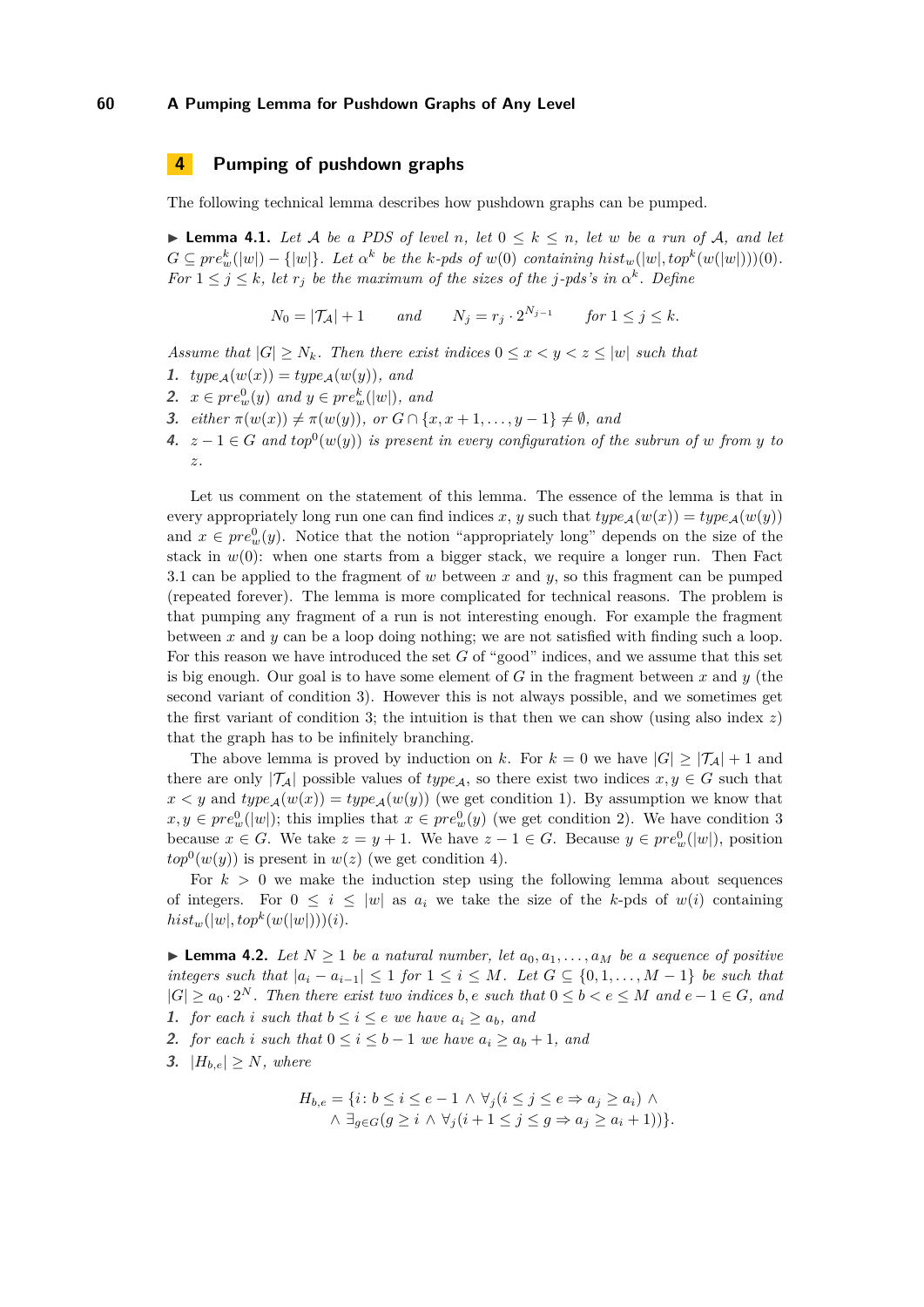# **5 Finitely branching** *ε***-contractions of pushdown graphs**

In this section we show how finitely branching *ε*-contractions of pushdown graphs can be pumped; we prove Theorem [1.1.](#page-0-0) First we give an auxiliary lemma, which describes how the assumption about finite branching can be used. Then we have two lemmas, which are then composed together into Theorem [1.1.](#page-0-0) Lemma [5.2](#page-7-0) tells us that a short run from the initial configuration cannot finish in a configuration having a big stack. Lemma [5.3](#page-9-0) is similar to Theorem [1.1,](#page-0-0) but instead of assuming that a configuration can be reached with a short run from the initial configuration, we assume that its stack is small (and this assumption will be then satisfied thanks to Lemma [5.2\)](#page-7-0).

<span id="page-7-1"></span> $\blacktriangleright$  **Lemma 5.1.** Let A be a PDS of level n, let w be a run of A such that  $w(0)$  is reachable *from the initial configuration, and let*  $0 \le x < y \le |w| - 1$  *be indices such that type* $_A(w(x)) =$  $type_{\mathcal{A}}(w(y))$ , and  $x \in pre_w^0(y)$ , and  $\pi(w(x)) \neq \pi(w(y))$ . Assume that  $top^0(y)$  is present in *every configuration of the subrun of w from y to* |*w*|*. Assume also that every edge of w between x and y is labelled by ε, and at least one edge of w between y and* |*w*| *is not labelled by*  $\varepsilon$ *. Then*  $PDG(\mathcal{A})/\varepsilon$  *is not finitely branching.* 

**Proof.** Without loss of generality, we assume that *w* begins in the initial configuration; we can obtain such a situation by appending before *w* any run from the initial configuration to  $w(0)$ , and appropriately shifting *x* and *y*. Let *g* be the smallest index  $(0 \leq g \leq x)$  such that every edge between *g* and *x* is labelled by  $\varepsilon$ . Then  $w(g)$  is a node of  $PDS(\mathcal{A})/\varepsilon$ .

We want to create a sequence of runs  $v_1, v_2, v_3, \ldots$  such that for each  $i \geq 1$  we have

- a)  $v_1(0) = w(x)$  and  $v_i(0) = v_{i-1}(|v_{i-1}|)$  for  $i > 1$ , and
- b)  $\pi(v_i(0)) \neq \pi(v_i(|v_i|)),$  and
- c)  $0 \in pre_{v_i}^0(|v_i|)$ , and
- d) every edge of  $v_i$  is labelled by  $\varepsilon$ , and
- $\text{e)} \quad type_{\mathcal{A}}(v_i(0)) = type_{\mathcal{A}}(v_i(|v_i|)).$

As  $v_1$  we can take the subrun of  $w$  from  $x$  to  $y$ . Assume that we already have  $v_i$  for some  $i \geq 1$ . We use Fact [3.1](#page-3-0) for  $v_i$  (as *w*) and  $v_i(|v_i|)$  (as *c*); thanks to properties *c*) and *e*) its assumptions are satisfied. We obtain a run  $v_{i+1}$  from  $v_i(|v_i|)$ . Conditions 1–4 of the fact immediately give us conditions b–e for  $v_{i+1}$ .

Notice, for each  $i \geq 1$ , that because  $0 \in pre_{v_i}^0(|v_i|)$  and  $\pi(v_i(0)) \neq \pi(v_i(|v_i|))$ , position  $top^0(v_i(|v_i|))$  (which is  $top^0(v_{i+1}(0))$ ) is lexicographically greater than  $top^0(v_i(0))$ . Thus every  $top^0(v_i(0))$  is different.

For every  $i \geq 1$  we do the following. From condition e) and from  $type_A(w(x))$  =  $type_A(w(y))$  we know that  $type_A(v_i(0)) = type_A(w(y))$ . We use Fact [3.2](#page-4-0) for the subrun of *w* from *y* to  $|w|$  (as *w*), and for  $v_i(0)$  (as *c*). We obtain a run  $u_i$  from  $v_i(0)$  such that at least one of its edges is not labelled by  $\varepsilon$ , and position  $top^0(v_i(0))$  is present in every configuration of  $u_i$ . We can assume that only the last edge of  $u_i$  is not labelled by  $\varepsilon$  (we obtain this situation by cutting  $u_i$  after the first edge not labelled by  $\varepsilon$ ). Now compose the subrun of *w* from *g* to *x*, runs  $v_1, v_2, \ldots, v_{i-1}$ , and run  $u_i$ . We obtain a run from  $w(g)$  such that only its last edge is not labelled by  $\varepsilon$ . Thus  $u_i(|u_i|)$  is a successor of  $w(g)$  in  $PDG(\mathcal{A})/\varepsilon$ , in which position  $top^0(v_i(0))$  is present. As each position  $top^0(v_i(0))$  is different, they cannot be all present in only finitely many configurations, so among  $u_i(|u_i|)$  there are infinitely many different configurations. This means that  $PDG(\mathcal{A})/\varepsilon$  is not finitely branching.

<span id="page-7-0"></span> $\blacktriangleright$  **Lemma 5.2.** Let A be a PDS of level *n* such that  $PDG(\mathcal{A})/\varepsilon$  is finitely branching. Let *w* be a run which begins in the initial configuration, and whose last edge is not labelled by  $\varepsilon$ .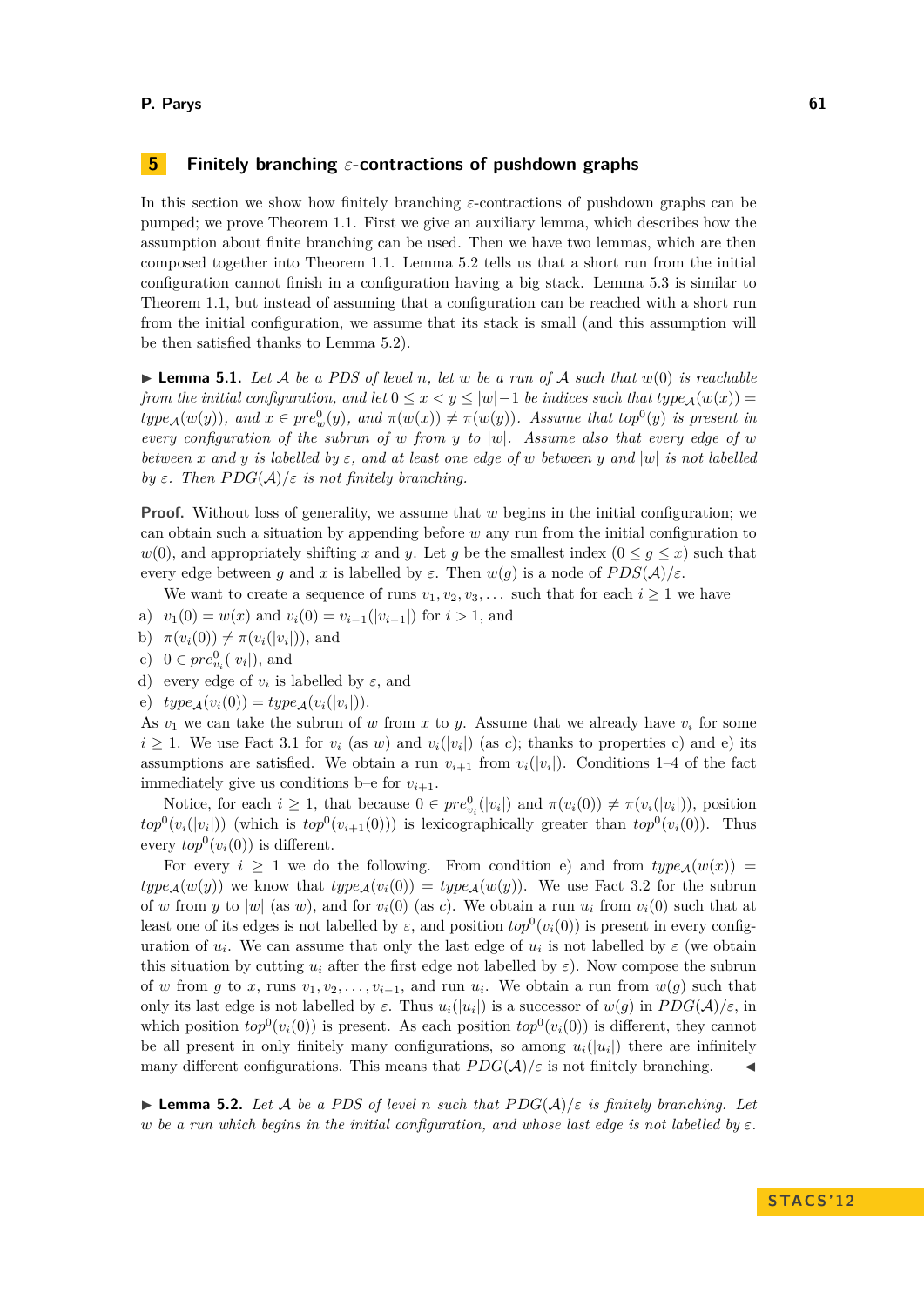Let *m* be the number of edges of *w not labelled by*  $\varepsilon$ *. Let* 

$$
M_1 = (m+1) \cdot (|\mathcal{T}_\mathcal{A}| + 1) \qquad and \qquad M_j = 2^{M_{j-1}} \qquad \text{for } 2 \le j \le n.
$$

*Then, for*  $1 \leq k \leq n$ *, the size of any k-pds of*  $w(|w|)$  *is at most*  $M_k$ *.* 

**Proof.** Induction on *m*. Notice that  $m > 1$ . Define

$$
M'_1 = m \cdot (|\mathcal{T}_A| + 1)
$$
 and  $M'_j = 2^{M'_{j-1}}$  for  $2 \le j \le n$ .

Let *b* be the index such that the  $(m-1)$ -st edge of *w* not labelled by  $\varepsilon$  is between  $w(b-1)$ and  $w(b)$ ; if  $m = 1$  we take  $b = 0$ . From the induction assumption, used for the subrun of *w* from 0 to *b*, we know, for  $1 \leq k \leq n$ , that the size of any *k*-pds of  $w(b)$  is at most  $M'_k$ . This is also true for  $m = 1$ , as  $M'_k \ge 1$ .

Assume that for some  $k$  ( $1 \leq k \leq n$ ) the size of some *k*-pds of  $w(|w|)$  is greater than  $M_k$ . Let *s* be the bottommost position of such a *k*-pds. Let *v* be the subrun of *w* from *b* to  $|w|$ . For  $0 \leq i \leq |v|$ , let  $a_i$  be the size of the *k*-pds of  $v(i)$  containing  $hist_v(|v|, s)(i)$ . We have  $a_{|v|} \ge M_k$  and  $a_0 \le M'_k$ . Of course  $|a_{i-1} - a_i| \le 1$  for  $1 \le i \le |v|$ . Let

$$
G = \{i \colon 0 \le i \le |v| - 1 \land \forall_j (i + 1 \le j \le |v| \Rightarrow a_j \ge a_i + 1)\}.
$$

Notice that  $|G| \geq M_k - M'_k$ , as for each *j* such that  $M'_k \leq j \leq M_k - 1$  in *G* we have the last index *i* such that  $a_i = j$ . Let *e* be the greatest index such that  $e - 1 \in G$ ; let *v*' be the subrun of *v* from 0 to *e*. Define

$$
N_0 = |\mathcal{T}_A| + 1
$$
 and  $N_i = M'_i \cdot 2^{N_{i-1}}$  for  $1 \le i \le k - 1$ .

We are going to use Lemma [4.1](#page-6-0) for  $k-1$  (as  $k$ ), for the run  $v'$  (as  $w$ ), and for *G*. We have to check that its assumptions are satisfied. We need to check that  $G \subseteq pre_v^{k-1}(e)$ . Because only the topmost *k*-pds can change its size, and  $a_i \neq a_{i+1}$  for  $i \in G$ , it follows that  $hist_v(|v|, s)(i) = top^k(v(i))$  for  $i \in G \cup \{e\}$ , which means that  $G \subseteq pre^k_v(e)$ . As additionally *a*<sub>*j*</sub> ≥ *a*<sub>*i*</sub> for *i* ∈ *G*, *i* ≤ *j* ≤ |*v*|, from Proposition [2.2](#page-3-1) we get *G* ⊆  $pre_v^{k-1}(e)$ , as required. We also need to check that *G* has enough elements; this is a straightforward calculation.

From Lemma [4.1](#page-6-0) we obtain indices  $0 \le x \le y \le z \le e$  such that

- **1.**  $type_{\mathcal{A}}(v(x)) = type_{\mathcal{A}}(v(y))$ , and
- **2.**  $x \in pre_v^0(y)$ , and
- **3.** either  $\pi(v(x)) \neq \pi(v(y))$ , or  $G \cap \{x, x+1, ..., y-1\} \neq \emptyset$ , and

**4.** 
$$
z-1 \in G
$$
 and  $top^0(v(y))$  is present in every configuration of the subrun of v from y to z.

Is it possible that  $\pi(v(x)) = \pi(v(y))$ ? As additionally  $x \in pre_v^0(y)$  (condition 2), this would mean that for every position *p* in  $v(y)$  we have  $hist_v(y, p)(x) = p$  (between  $v(x)$  and  $v(y)$  some new fragments of the *n*-pds were added and then removed; it is impossible that we have first removed something and then reproduced it). In particular  $a_x$  and  $a_y$  describe the size of the same *k*-pds, so  $a_x = a_y$ . Moreover  $a_i \ge a_x$  for  $x \le i \le y$ . But condition 3 implies that there is some  $g \in G \cap \{x, x+1, \ldots, y-1\}$ . This is impossible, as we have  $a_y \ge a_g + 1$  (by definition of *G*), and  $a_g \ge a_x$ , which means that  $a_x \ne a_y$ . Thus we always have  $\pi(v(x)) \neq \pi(v(y))$ .

Because  $z-1 \in G$ , we have  $a_{z-1} \neq a_z$ , so since only the topmost *k*-pds can change its size, we know that  $hist_v(|v|, s)(z) = top^k(v(z))$ . Additionally  $a_i \ge a_z = a_{z-1} + 1$  for  $z \le i \le |v|$ (by definition of *G*), which means that  $top^{k-1}(v(z))$  is present in every configuration of the subrun of *v* from *z* to |*v*|. Since  $top^0(v(y))$  is present in  $v(z-1)$  (condition 4), we know that  $top^0(v(y))$  is (lexicographically) below  $top^{k-1}(v(z))$ , so one cannot remove  $top^0(v(y))$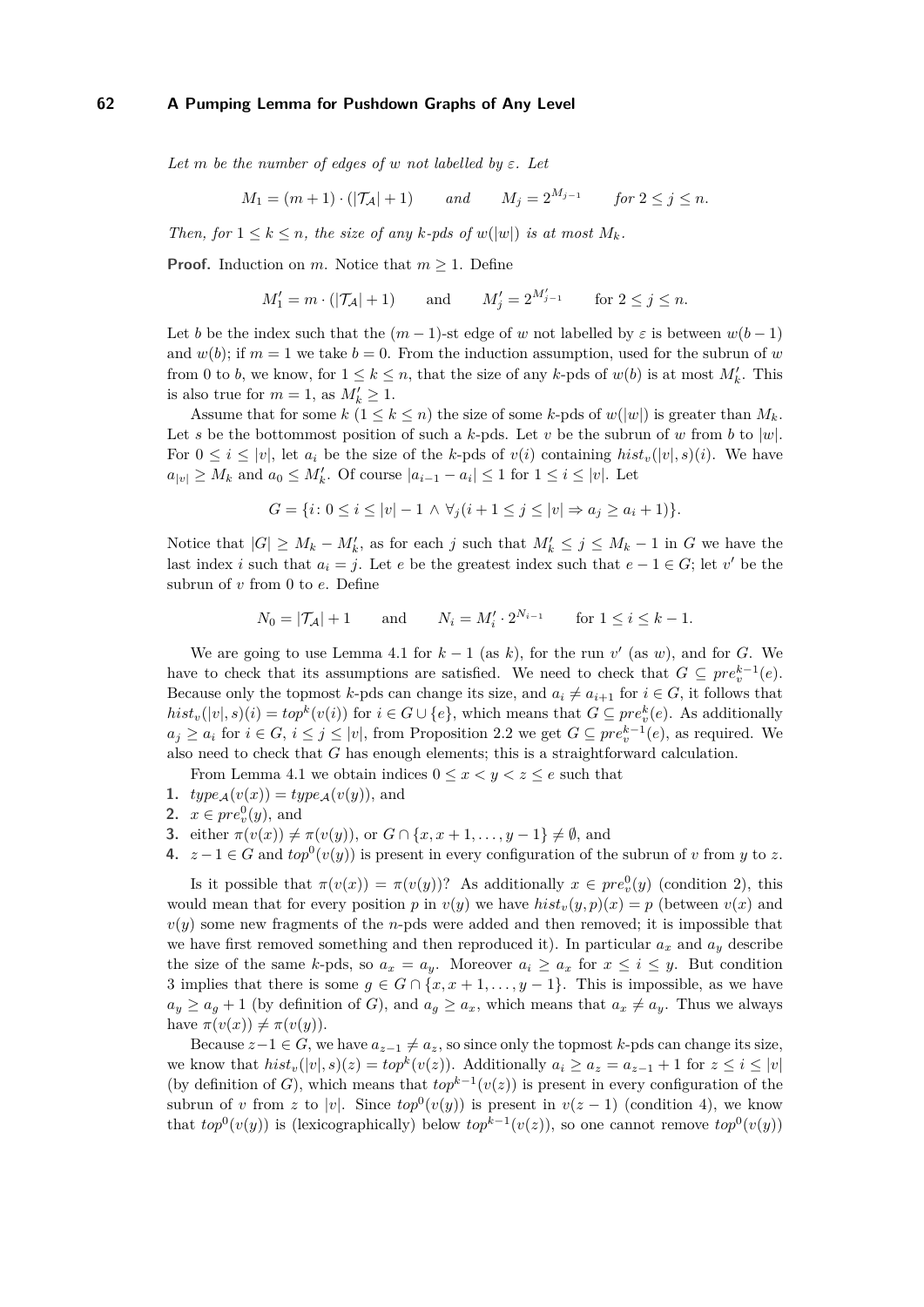#### **P. Parys 63**

without removing  $top^{k-1}(v(z))$ . It follows that  $top^0(v(y))$  is present in every configuration of the subrun of *v* from *y* to |*v*|.

Recall also that the last edge of *v* is not labelled by  $\varepsilon$ , and all earlier edges are labelled by  $\varepsilon$ . So every edge of *v* between *x* and *y* is labelled by  $\varepsilon$ , and at least one edge of *v* between *y* and |*v*| is not labelled by  $\varepsilon$ . Thus the assumptions of Lemma [5.1](#page-7-1) (where *v* is taken as *w*) are satisfied. We get that  $PDG(\mathcal{A})/\varepsilon$  is not finitely branching, which contradicts with our assumption.

<span id="page-9-0"></span>**I Lemma 5.3.** Let A be a PDS of level *n* such that  $PDG(A)/\varepsilon$  is finitely branching, and let *w be a run of* A *such that*  $w(0)$  *is reachable from the initial configuration. For*  $1 \leq j \leq n$ , *let*  $r_i$  *be the maximum of the sizes of j-pds's of*  $w(0)$ *. Define* 

 $N_0 = |\mathcal{T_A}| + 1$  *and*  $N_j = r_j \cdot 2^{N_{j-1}}$  *for*  $1 \le j \le n$ *.* 

*Assume that at least*  $N_n$  *edges of w are not labelled by*  $\varepsilon$ *. Then for each*  $j \in \mathbb{N}$  *there exist a run*  $w_j$  *from*  $w(0)$  *which has at least j edges not labelled by*  $\varepsilon$ *, and such that state*( $w_j(|w_j|)$ ) =  $state(w(|w|)).$ 

**Proof.** Let *G* be the set of indices *i*  $(0 \le i \le |w| - 1)$  such that the edge between  $w(i)$  and *w*(*i*+1) is not labelled by *ε*. We use Lemma [4.1](#page-6-0) for *n* (as *k*), for run *w*, and set *G*. Of course  $G \subseteq pre_w^n(|w|)$ , as  $pre_w^n(|w|)$  by definition contains all numbers from 0 to  $|w|$ . We also have  $|G| \geq N_n$ , which is the required size. From the lemma we obtain indices  $0 \leq x \leq y \leq z \leq |w|$ such that

- **1.**  $type_{\mathcal{A}}(w(x)) = type_{\mathcal{A}}(w(y))$ , and
- **2.**  $x \in pre_w^0(y)$ , and
- **3.** either  $\pi(w(x)) \neq \pi(w(y))$ , or  $G \cap \{x, x + 1, ..., y 1\} \neq \emptyset$ , and
- **4.**  $z 1 \in G$  and  $top^0(w(y))$  is present in every configuration of the subrun of *w* from *y* to *z*.

Assume first that every edge of  $w$  between  $x$  and  $y$  is labelled by  $\varepsilon$ . By condition 3 we see that  $\pi(w(x)) \neq \pi(w(y))$ . Notice also that at least one edge of *w* between *y* and *z* is not labelled by  $\varepsilon$ , namely the last edge (as  $z - 1 \in G$ ). The assumptions of Lemma [5.1](#page-7-1) are satisfied; we get that  $PDG(\mathcal{A})/\varepsilon$  is not finitely branching, which contradicts with our assumption. Thus at least one edge of *w* between *x* and *y* is not labelled by  $\varepsilon$ .

We want to create a sequence of runs  $v_1, v_2, v_3, \ldots$  beginning at  $w(x)$  such that for each  $j \geq 1$  we have

- a)  $0 \in pre_{v_j}^0(|v_j|)$ , and
- b) at least *j* edges of  $v_j$  are not labelled by  $\varepsilon$ , and
- c)  $type_{\mathcal{A}}(v_i(0)) = type_{\mathcal{A}}(v_i(|v_i|)).$

As  $v_1$  we can take the subrun of *w* from *x* to *y*. Assume that we already have  $v_j$  for some  $j \geq 1$ . We use Fact [3.1](#page-3-0) for  $v_j$  (as *w*) and  $v_j(|v_j|)$  (as *c*); thanks to properties a) and *c*) its assumptions are satisfied. We obtain a run *v* from  $v_j(|v_j|)$ . Let  $v_{j+1}$  be the composition of runs  $v_j$  and  $v$ . Condition 2 of the fact says that  $0 \in pre_v^0(|v|)$ ; together with  $0 \in pre_{v_j}^0(|v_j|)$ it gives us that  $0 \in pre_{v_{j+1}}^0(|v_{j+1}|)$ . Condition 3 of the fact says that at least one edge of *v* is not labelled by  $\varepsilon$ ; thus at least  $j + 1$  edges of  $v_{j+1}$  are not labelled by  $\varepsilon$ . Condition 4 of the fact says that  $type_A(v(0)) = type_A(v(|v|));$  thus  $type_A(v_{i+1}(0)) = type_A(v_{i+1}(|v_{i+1}|)).$ 

Next, we use Fact [3.3](#page-4-1) for the subrun of *w* from *y* to |*w*| and for  $v_j(|v_j|)$ ; we obtain a run  $v'_j$  from  $v_j(|v_j|)$  such that  $state(v'_j(|v'_j|)) = state(w(|w|))$ . Finally, as  $w_j$  we take the composition of the subrun of *w* from 0 to *x* with run  $v_i$  and with run  $v'_i$ ; this run satisfies the thesis of the lemma.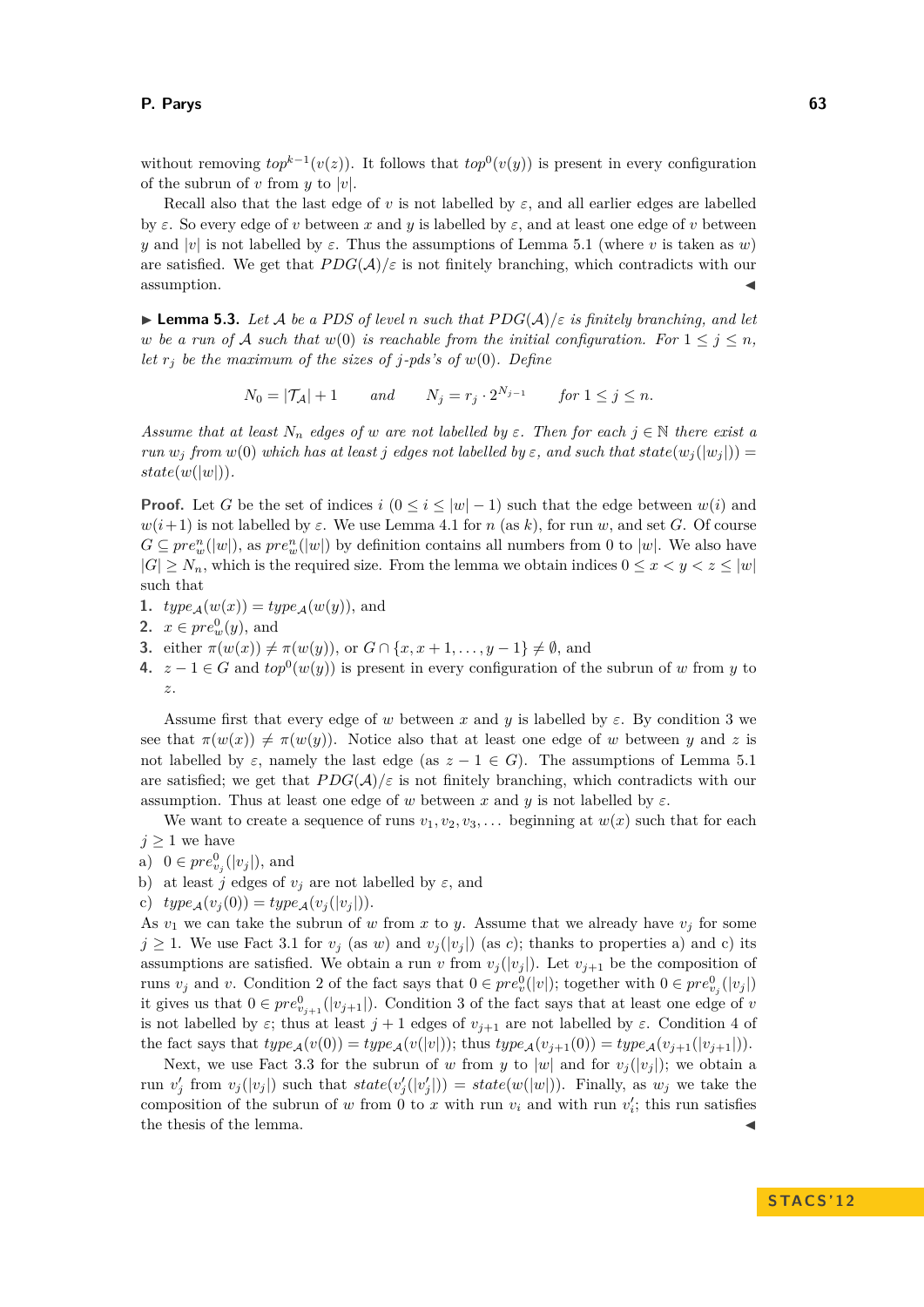**Proof (Theorem [1.1\)](#page-0-0).** First we consider the following special case. Assume that the language *L* contains all words. Assume also that the set of states of A is of the form  $Q \times \{0, 1\}$ . and a transition is labelled by  $\varepsilon$  if and only if it leads to a state with 0 on the second coordinate. Then we take  $C_{\mathcal{A}L} = 3 \cdot (|\mathcal{T}_{\mathcal{A}}| + 1) \cdot 2^{|\mathcal{T}_{\mathcal{A}}|+1}$ . Because in  $PDG(\mathcal{A})/\varepsilon$  we have a path of length *m* from the initial configuration to *c*, there exists a run *w* from the initial configuration to *c* such that exactly *m* of its edges are not labelled by  $\varepsilon$ , in particular the last one. Let

$$
M_1 = (m+1) \cdot (|\mathcal{T}_A| + 1)
$$
 and  $M_j = 2^{M_{j-1}}$  for  $2 \le j \le n$ .

By Lemma [5.2](#page-7-0) we know, for  $1 \leq k \leq n$ , that the size of any *k*-pds of *c* is at most  $M_k$ . Let

 $N_0 = |\mathcal{T}_\mathcal{A}| + 1$  and  $N_j = M_j \cdot 2^{N_{j-1}}$  for  $1 \le j \le n$ .

A straightforward calculation proves that  $S_n \geq N_n$ . Because in  $PDG(\mathcal{A})/\varepsilon$  we have a path of length  $S_n$  starting at *c*, there exists a run *v* starting at *c* such that at least  $S_n \geq N_n$  of its edges are not labelled by  $\varepsilon$ . We use Lemma [5.3](#page-9-0) for the run *v* (as *w*). It says that there exist runs  $w_i$  from *c* having arbitrarily many edges not labelled by  $\varepsilon$ , and such that  $w_i(|w_i|)$  and  $w(|w|)$  have the same state. Since one state is reached either only by  $\varepsilon$ -transitions or only by non-*ε*-transitions, the last edge of  $w_j$  is not labelled by  $\varepsilon$ , because the last edge of *w* was not labelled by  $\varepsilon$ . It means that there are arbitrarily many paths in  $PDG(\mathcal{A})/\varepsilon$  starting at *c*, and ending in configurations with state  $state(w(|w|))$ .

Next, consider a situation where A is arbitrary, but L still contains all words. Then we convert  $A$  to  $A'$  having the above form. We simply product the states  $Q$  of  $A$  by  $\{0,1\}$ ; for every transition  $\delta = (q_1, \gamma, q_2, op)$  of A, in A' we have, for  $i = 0,1$ , transitions  $((q_1, i), \gamma, (q_2, 0), \text{op})$  if  $\lambda(\delta) = \varepsilon$ , or  $((q_1, i), \gamma, (q_2, 1), \text{op})$  otherwise. The initial state gets 1 on the second coordinate. Notice that only configurations having 1 on the second coordinate are in  $PDG(\mathcal{A}')/\varepsilon$ . Moreover there is an edge between two configurations in  $PDG(\mathcal{A})/\varepsilon$  if and only if there is an edge between corresponding (obtained by putting 1 on the second coordinate of the state) configurations in  $PDG(\mathcal{A}')/\varepsilon$ . So the two graphs are isomorphic, thus the theorem for one of them immediately implies the theorem for the other.

For an arbitrary language *L* and arbitrary PDS A the theorem is true, because we can make a product of  $A$  with a finite automaton recognizing  $L$ .

## <span id="page-10-0"></span>**6 Example application**

Let  $\varphi \colon \mathbb{N} \to \mathbb{N}$  be an unbounded function. Let  $f_1^{\varphi}(x) = x \cdot \varphi(x)$  and  $f_{k+1}^{\varphi}(x) = 2^{f_k^{\varphi}(x)}$  for  $k \geq 1$ . Consider the tree  $T_n^{\varphi}$  whose nodes are

$$
\{0^i1^j\colon i\geq 0, j\leq f^\varphi_n(i+2)+1\},
$$

and a node *w* is connected with a node *wa* by an edge labelled by *a* (where *w* is a word and  $a \in \{0, 1\}$  is a letter). This tree is not isomorphic to the *ε*-contraction of any pushdown graph of level *n*.

Heading for a contradiction, assume that  $T_n^{\varphi}$  is isomorphic to  $PDG(\mathcal{A})/\varepsilon$  for some pushdown system A of level *n*. In this isomorphism, the empty word in  $T_n^{\varphi}$  has to correspond to the initial configuration (as it is the only configuration which can have no predecessors). Choose  $i \in \mathbb{N}$  such that  $\varphi(i+2) \geq C_{\mathcal{A}L}$  (where  $C_{\mathcal{A}L}$  is the constant from Theorem [1.1,](#page-0-0) for  $L = \{0, 1\}^*$ ). Let *c* be the configuration corresponding to  $0^i$ 1, and *d* the configuration corresponding to  $0^i1^{f_n^{\varphi}(i+2)+1}$ . We use Theorem [1.1](#page-0-0) for the path from the initial configuration